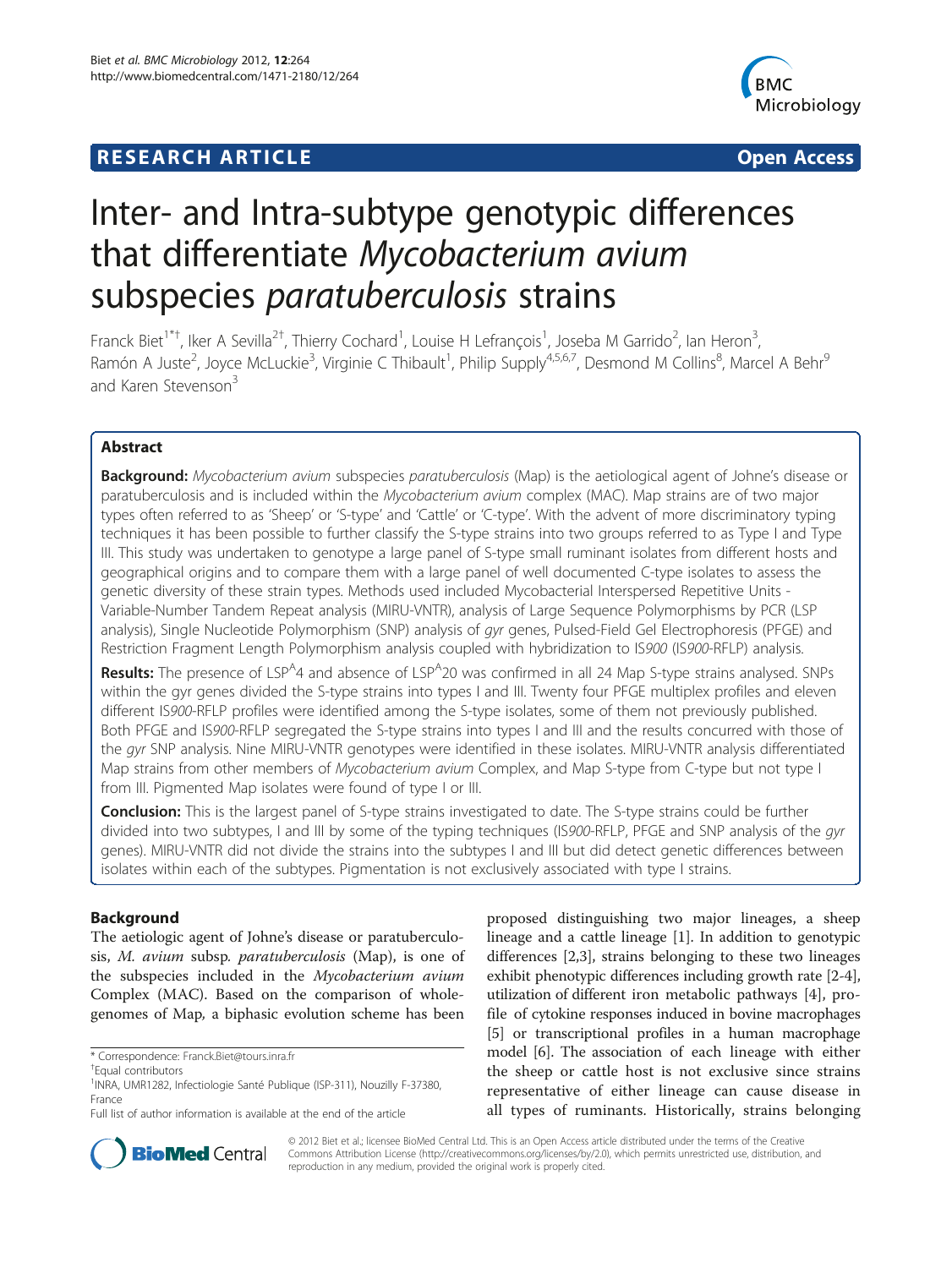to the sheep lineage have been referred to as 'Sheep or S-type' and those of the cattle lineage 'Cattle or C-type' according to the species from which they were first isolated. As the technologies for molecular typing advanced and more genotyping studies were undertaken, greater genetic diversity was detected within both the S- and Ctype strains. Pulsed-field gel electrophoresis (PFGE) revealed three strain types designated Types I, II and III [[7,8](#page-10-0)]. Type II is synonymous with C-type and types I and III comprise the S-type. In this paper we will use the term S-type to describe collectively type I and III strains and have designated the types I and III as subtypes. S-type strains have not been characterized to the same extent as C-type strains due to the difficulty in culturing the strains in vitro resulting in a limited number of strains available for such studies. Here we undertook the first comprehensive genotyping study of a large representative panel of S-type strains using various typing methods that have been applied to Map strains, individually or in combinations, to draw a portrait of S-type strains. We studied both inter and intra-subtype genotypic strain differences using restriction fragment length polymorphism analysis coupled with hybridization to IS900 (IS900 RFLP), PFGE and various PCRs based on variable-number tandem repeat (VNTR) loci and mycobacterial interspersed repetitive units (MIRUs) [[9,10](#page-10-0)] MIRU-VNTR typing [[11\]](#page-10-0), the presence or absence of large sequence polymorphisms (LSPs) [\[12](#page-11-0)] and the gyrA and B genes [[13\]](#page-11-0). Our panel of S-type strains comprised strains from different geographic origins with different restriction enzyme profiles and includes pigmented strains. We also incorporated typing data obtained for additional Map C-type isolates to represent the all diversity of the genotypes described and Mycobacterium. avium subsp. avium (Maa) Mycobacterium. avium subsp. silvaticum (Mas) and Mycobacterium avium subsp. hominissuis (Mah) for comparison.

# Methods

# Panel of strains

A total of 24 Map S-type isolates were obtained from Scotland  $(n = 6)$ , Spain  $(n = 11)$ , Canada  $(n = 2)$ , New Zealand  $(n = 2)$ , Faroe Islands  $(n = 2)$  and Iceland  $(n = 1)$ , isolated from sheep, goats and a pig (see Table [1](#page-2-0) and Additional file [1](#page-10-0): Table S1). Isolates were propagated on slopes of one of the following media depending on what was used routinely in the supply laboratories: modified Middlebrook 7H11 supplemented with 20% (vol/vol) heatinactivated newborn calf serum, 2.5% (vol/vol) glycerol, 2 mM asparagine, 10% (vol/vol) Middlebrook oleic acid-albumin-dextrose-catalase (OADC) enrichment medium (Becton Dickinson, Oxford, Oxfordshire, United Kingdom), Selectatabs (code MS 24; MAST Laboratories Ltd., Merseyside, United Kingdom), and 2  $\mu$ g ml<sup>-1</sup> mycobactin J

(Allied Monitor, Fayette, Mo.); Herrold's egg yolk medium with 2 μg ml<sup>-1</sup> mycobactin J or Lowenstein-Jensen medium with 2  $\mu$ g ml<sup>-1</sup> mycobactin J. In addition, genotyping information obtained previously [\[11,](#page-10-0)[18,19\]](#page-11-0) from 148 Map C-type strains, 31 Maa isolates, 4 Mas isolates and 82 Mah isolates were used for comparison and phylogenetic analyses and are described in Additional file [1](#page-10-0): Table S1.

# IS900-RFLP method

Map strains were typed by IS900-RFLP as described previously [[11\]](#page-10-0). Profiles were designated according to nomenclature previously described [\[17,20](#page-11-0)-[22](#page-11-0)]. Profiles were analysed using Bionumerics™ software version 6.5 (Applied Maths, Belgium).

# PFGE analysis

PFGE analysis was carried out using SnaBI and SpeI according to the published standardized procedure of Stevenson et al. [[8\]](#page-10-0) with the following modifications. Plugs were prepared to yield a density of  $1.2 \times 10^{10}$  cells  $ml<sup>-1</sup>$  and the incubation time in lysis buffer was increased to 48 hr. The concentration of lysozyme was increased to 4 mg  $ml^{-1}$ . Incubation with proteinase K was carried out for a total of seven days and the enzyme was refreshed after four days. Restriction of plug DNA by SpeI was performed with 10U overnight after which the enzyme was refreshed and incubated for a further 6 hr. The parameters for electrophoresis of SpeI restriction fragments were changed to separate fragments of between 20 and 250Kb as determined by the CHEF MAPPER and electrophoresis was performed for 40 hr. Gel images were captured using an Alphaimager 2200 (Alpha Innotech). Profiles were analysed using Bionumerics<sup>™</sup> software version 6.5 (Applied Maths, Belgium).

# SNP analysis of *gyrA* and *gyrB* genes

Primers (Additional file [2](#page-10-0): Table S2) were designed for both gyrA (GenBank accession no. 2720426 [Genome number: NC\_002944.2]) and gyrB genes (GenBank accession no. 2717659 [Genome number: NC\_002944.2]). The PCR mixture was composed as follows using the GoTaq Flexi DNA polymerase (Promega). Two microliters of DNA solution was added to a final volume of 50 μl containing 0.2 μl of GoTaq Flexi DNA polymerase  $(5 \text{ U/μl})$ , 2 mM (each) dATP, dCTP, dGTP, and dTTP (Promega); 10 μl of 5x PCR buffer supplied by the manufacturer; 1 μM of each primers; and 1.5 mM of MgCl<sub>2</sub>. The reactions were carried out using a TC-512 thermal cycler (Techne). PCR conditions were as follows: 1 cycle of 5 min at 94°C; 30 cycles of 30 s at 94°C, 30 s at 58°C, and 30 s at 72°C; and 1 cycle of 7 min at 72°C. PCR products were visualized by electrophoresis using 1.5% agarose gels (agarose electrophoresis grade; Invitrogen), purified using NucleoSpin® Extract II (Macherey-Nagel) and sequenced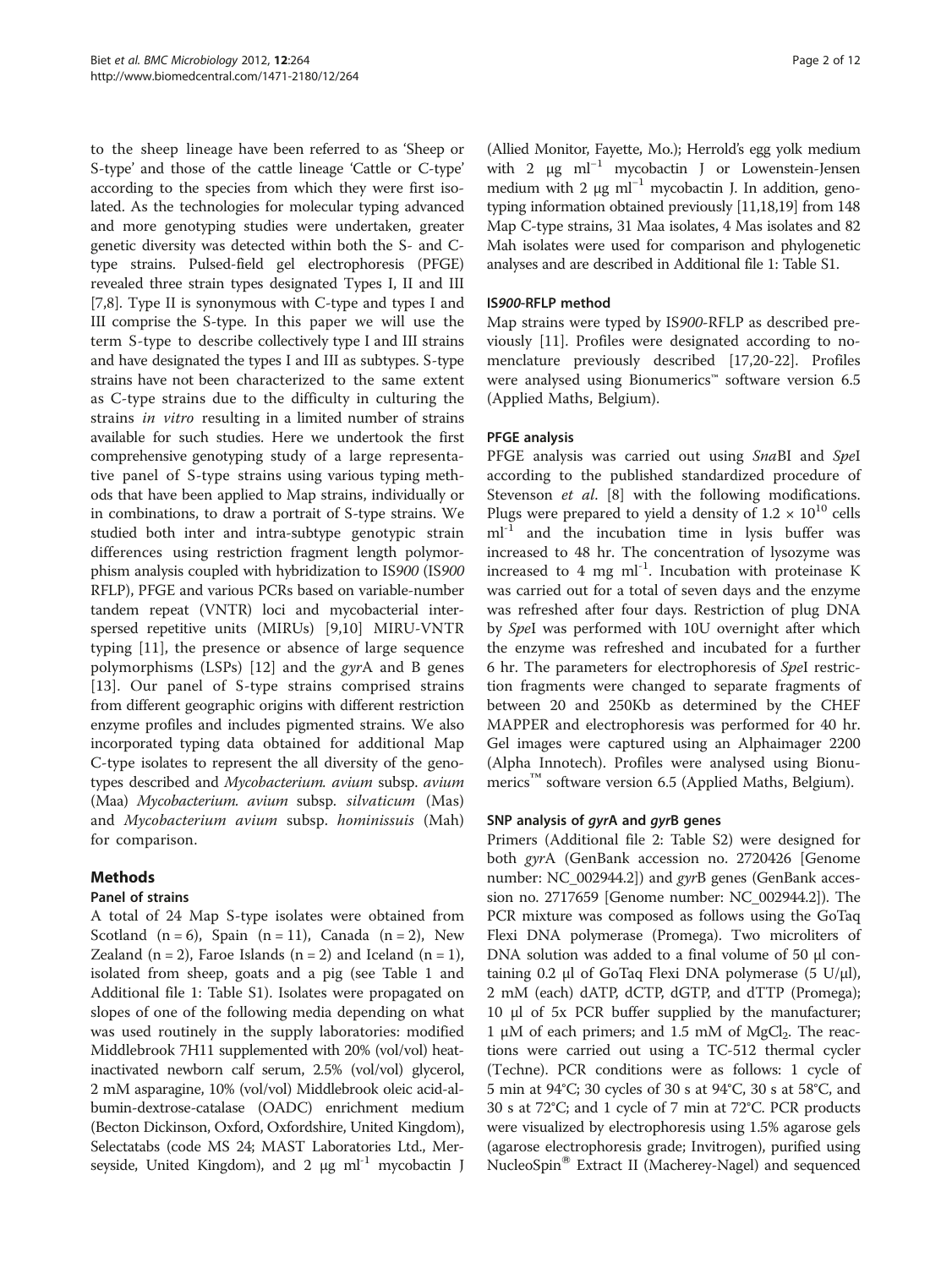| <b>Strain</b> | Subtype | Origin  |                                 | Profile           |                   |                          | MIRU- | <b>SNP</b>                           | LSP <sup>6</sup> |                          | Pigmentation | <b>Strains</b>  |                                                                                                                                                                                                                                                                                    |
|---------------|---------|---------|---------------------------------|-------------------|-------------------|--------------------------|-------|--------------------------------------|------------------|--------------------------|--------------|-----------------|------------------------------------------------------------------------------------------------------------------------------------------------------------------------------------------------------------------------------------------------------------------------------------|
|               |         | Host    | Country <sup>1</sup><br>regions | RFLP <sup>2</sup> | PFGE <sup>3</sup> | MIRU-<br>$V\text{NTR}^4$ |       | <b>VNTR</b><br>Patterns <sup>5</sup> | Gyr<br>A & B     | Α<br>20 4                |              |                 | References                                                                                                                                                                                                                                                                         |
| 6756          |         | Ovine   | $\mathsf{N}\mathsf{Z}$          | S1                | nd                | <b>INMV</b>              | 72    | 41331118                             | A/C C/C          | $\overline{\phantom{a}}$ | $+$          |                 | $[14]$                                                                                                                                                                                                                                                                             |
| 6759          |         | Ovine   | $\mathsf{N}\mathsf{Z}$          | S1                | nd                | <b>INMV</b>              | 72    | 41331118                             | A/C C/C          |                          | $+$          |                 | $[14]$                                                                                                                                                                                                                                                                             |
| P133/79       |         | Ovine   | FO                              | S <sub>2</sub>    | nd                | <b>INMV</b>              | 70    | 71331118                             | A/C C/C          |                          | $+$          |                 | $[15]$                                                                                                                                                                                                                                                                             |
| 21P           |         | Ovine   | FO                              | S <sub>2</sub>    | $[9]$             | <b>INMV</b>              | 70    | 71331118                             | A/C C/C          |                          | $+$          | $^{+}$          | $[8]$                                                                                                                                                                                                                                                                              |
| 235 G         |         | Ovine   | UK, Shetland                    | S <sub>2</sub>    | $[75 - 8]$        | <b>INMV</b>              | 70    | 71331118                             | A/C C/C          |                          | $+$          | $+$             | $[8]$                                                                                                                                                                                                                                                                              |
| M189          |         | Ovine   | UK, Scotland                    | S <sub>2</sub>    | $[7]$             | <b>INMV</b>              | 21    | 51331118                             | A/C C/C          |                          | $+$          | $^{+}$          | $[8]$                                                                                                                                                                                                                                                                              |
| M15/04        |         | Ovine   | UK, Scotland                    | S <sub>2</sub>    | $[nd-70]$         | <b>INMV</b>              | 70    | 71331118                             | A/C C/C          |                          | $^{+}$       | $^{+}$          | $[8] % \begin{center} \includegraphics[width=0.3\textwidth]{images/TrDiM-Architecture.png} \end{center} % \vspace*{-1em} \caption{The image shows the number of different types of the image. The left is the number of the image.} \vspace*{-1em} \label{fig:TrDiM-Architecture}$ |
| M254/04       |         | Ovine   | UK, Scotland                    | S <sub>2</sub>    | nd                | <b>INMV</b>              | 32    | 61331118                             | A/C C/C          |                          | $+$          | $\! + \!\!\!\!$ | This study                                                                                                                                                                                                                                                                         |
| M71/03        |         | Ovine   | UK, Scotland                    | S <sub>2</sub>    | $[80 - 71]$       | <b>INMV</b>              | 70    | 71331118                             | A/C C/C          |                          | $+$          | $^+$            | This study                                                                                                                                                                                                                                                                         |
| M72/03        |         | Ovine   | UK, Scotland                    | S <sub>2</sub>    | $[77 - 70]$       | <b>INMV</b>              | 70    | 71331118                             | A/C C/C          | $\overline{\phantom{a}}$ | $+$          | $+$             | This study                                                                                                                                                                                                                                                                         |
| 22 G          |         | Ovine   | ES, Basque                      | Α                 | $[69 - 50]$       | <b>INMV</b>              | 84    | 91331118                             | A/T C/T          |                          | $+$          |                 | $[16]$                                                                                                                                                                                                                                                                             |
| OVICAP16      |         | Caprine | ES, Andalucia                   | Α                 | $[65 - 61]$       | <b>INMV</b>              | 85    | (11)1331118                          | A/T C/T          |                          | $+$          |                 | $[16]$                                                                                                                                                                                                                                                                             |
| OVICAP49      |         | Ovine   | ES, Navarra                     | Α                 | $[57 - 57]$       | <b>INMV</b>              | 70    | 71331118                             | A/T C/T          |                          | $+$          | $^{+}$          | This study                                                                                                                                                                                                                                                                         |
| 211           |         | Ovine   | ES, Basque                      | B                 | $[61 - 47]$       | <b>INMV</b>              | 70    | 71331118                             | A/T C/T          |                          | $+$          |                 | $[16]$                                                                                                                                                                                                                                                                             |
| <b>PCR311</b> |         | Caprine | ES, Balearic                    | B                 | $[16 - 47]$       | <b>INMV</b>              | 70    | 71331118                             | A/T C/T          |                          | $+$          |                 | $[16]$                                                                                                                                                                                                                                                                             |
| 191           |         | Ovine   | ES, Basque                      | C                 | $[79 - 55]$       | <b>INMV</b>              | 70    | 71331118                             | A/T C/T          |                          | $+$          |                 | $[16]$                                                                                                                                                                                                                                                                             |
| 85/14         | Ш       | Ovine   | CA                              | C                 | nd                | <b>INMV</b>              | 27    | 81331118                             | A/T C/T          |                          | $+$          |                 | $[14]$                                                                                                                                                                                                                                                                             |
| OVICAP34      |         | Ovine   | ES, Basque                      | D                 | $[66 - 62]$       | <b>INMV</b>              | 21    | 51331118                             | A/T C/T          |                          | $+$          |                 | This study                                                                                                                                                                                                                                                                         |
| 181           |         | Ovine   | ES, Basque                      | Е                 | $[67 - 51]$       | <b>INMV</b>              | 84    | 91331118                             | A/T C/T          |                          | $+$          |                 | $[16]$                                                                                                                                                                                                                                                                             |
| FO21          |         | Ovine   | ES, Aragon                      | F                 | $[56 - 56]$       | <b>INMV</b>              | 84    | 91331118                             | A/T C/T          |                          | $+$          | $^{+}$          | This study                                                                                                                                                                                                                                                                         |
| <b>LN20</b>   |         | Porcine | CA                              | $ 1\rangle$       | nd                | <b>INMV</b>              | 71    | 51131118                             | A/T C/T          |                          | $+$          |                 | $[14]$                                                                                                                                                                                                                                                                             |
| 269OV         |         | Ovine   | ES, Basque                      | 110               | $[69 - 54]$       | <b>INMV</b>              | 72    | 41331118                             | A/T C/T          |                          | $+$          |                 | $[16]$                                                                                                                                                                                                                                                                             |
| M284/08       |         | Ovine   | ES, Basque                      | 110               | $[71 - 64]$       | <b>INMV</b>              | 72    | 41331118                             | A/T C/T          |                          | $+$          |                 | $[16]$                                                                                                                                                                                                                                                                             |
| P465          |         | Ovine   | IS                              | $ 2\rangle$       | nd                | <b>INMV</b>              | 73    | 20331118                             | A/T C/T          |                          | $+$          |                 | This study                                                                                                                                                                                                                                                                         |

<span id="page-2-0"></span>Table 1 Synthesis of information and genotyping data of S strains of Map by subtype

<sup>1</sup> Country and regions: ES, Spain; CA, Canada; UK, United Kingdom; FO, Faroe Island; IS, Iceland; NZ, New Zealand.

<sup>2</sup> nd, not determined; alphanumeric nomenclature as defined by Pavlik *et al.*, 1999 [[17\]](#page-11-0), alphabetic nomenclature correspond to new profiles identified in this study.<br><sup>3</sup> Nomenclature as defined by Stevenson *et al.*, 2

by GenomExpress (Grenoble, France). Sequence analysis and SNP detection were performed by using the Bionumerics<sup>™</sup> software version 6.5 (Applied Maths, Belgium).

#### LSP analysis

Primers were used according to Semret et al. [\[12](#page-11-0)] and described in Additional file [2](#page-10-0): Table S2. The PCR mixture comprised 2 μl of DNA solution added to a final volume of 50 μl containing 0.2 μl of GoTaq Flexi DNA polymerase (5 U/μl Promega), 2 mM (each) dATP, dCTP, dGTP, and dTTP (Promega); 10 μl of 5x PCR buffer supplied by the manufacturer; 1 μM of each primers; 1 μL of dimethyl sulfoxide (Sigma) and 1.5 mM of  $MgCl<sub>2</sub>$ . The reactions were carried out using a TC-512 thermal cycler (Techne). PCR conditions were as follows: 1 cycle of 5 min at 94°C; 30 cycles of 30 s at 94°C, 30 s at 55°C, and 30 s at 72°C; and 1 cycle of 7 min at 72°C. To detect

presence or absence of each LSP, PCR products were analyzed by electrophoresis using 1.5% agarose gels.

#### MIRU-VNTR analysis

DNA in agarose plugs prepared for PFGE analysis was used for MIRU-VNTR analysis according to Stevenson et al. [\[23](#page-11-0)]. Small pieces of agarose plug, approximately 2 mm thick, were washed in TE buffer (pH 8) to remove residual EDTA in the storage buffer. One hundred microlitres of TE buffer were added to the agarose and the sample boiled for 10 min to melt the agarose. Five microlitres were used for PCR and MIRU-VNTR analysis interrogating eight polymorphic loci was performed as described by Thibault et al.  $[11]$  $[11]$  $[11]$ . The allelic diversity  $(h)$  at a locus was calculated by using Nei's index (see Additional file [3:](#page-10-0) Table S4)  $h = 1 - \sum_{n=1}^{\infty} x_i^{2} [n/(n-1)],$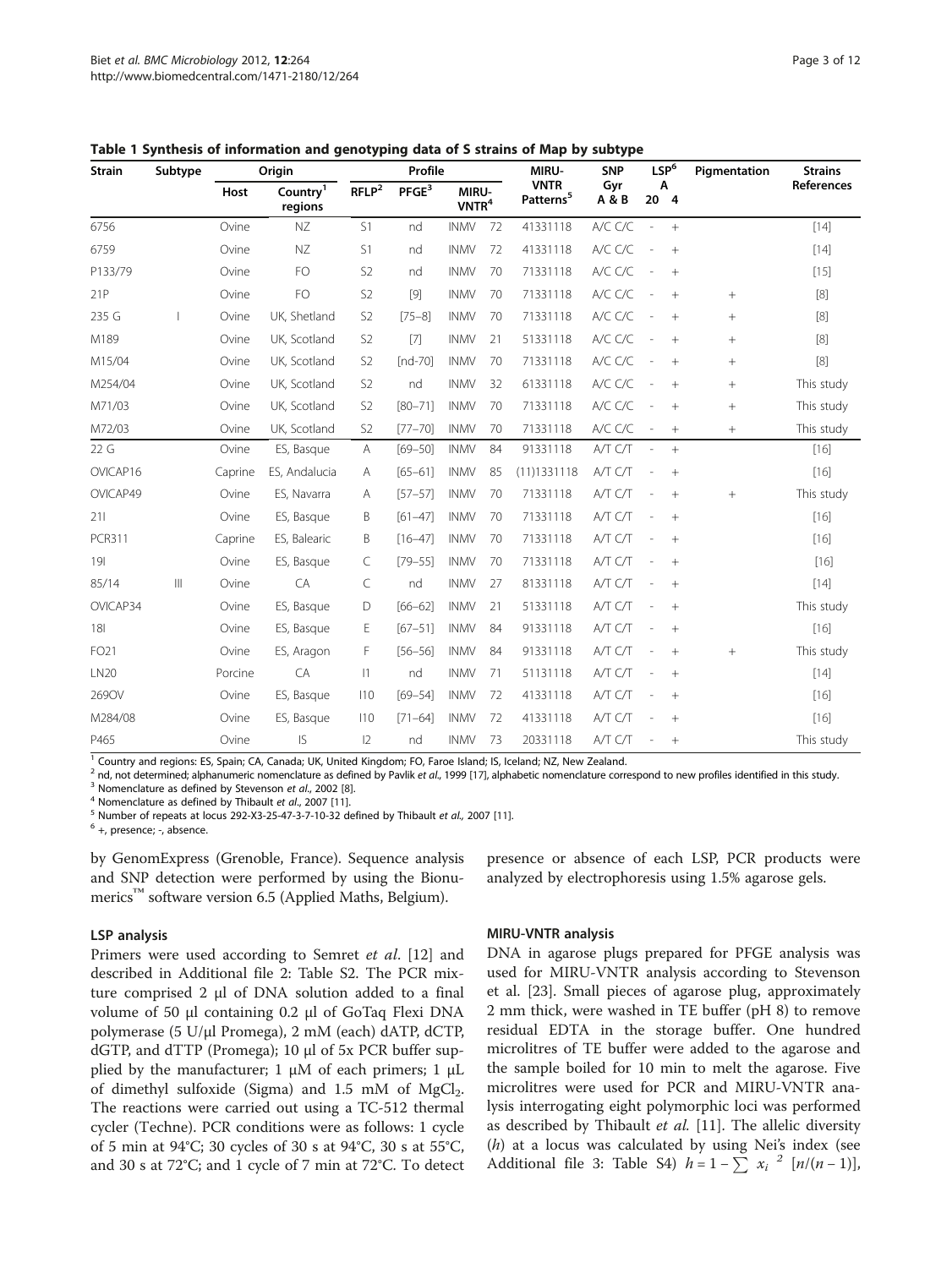<span id="page-3-0"></span>where  $x_i$  is the frequency of the *i*<sup>th</sup> allele at the locus, and  $n$  the number of isolates [[24](#page-11-0)].

#### Calculation of the discriminatory power

The Simpson Discrimination Index (DI) described by Hunter and Gaston [\[25\]](#page-11-0) was used as a numerical index for the discriminatory power of each typing method PFGE, IS900-RFLP and MIRU-VNTR and combinations of the typing methods (see Table 2 and Additional file [3:](#page-10-0) Table S4). The DI was calculated using the following formula:

$$
DI = 1 - \left[\frac{1}{N(N-1)}\sum_{j=1}^{s} n_j(n_j-1)\right]
$$

Where  $N$  is the total number of isolates in the typing scheme, s is the total number of distinct patterns discriminated by each typing method and strategy, and  $n_i$  is the number of isolates belonging to the jth pattern.

# Results

# LSP analysis

The existence of two major Map lineages was previously supported by the distribution of two LSPs specific for Map as described by Semret et al. [[12,26,27\]](#page-11-0): the region corresponding to  $LSP<sup>A</sup>20$  is specifically absent from strains of the sheep lineage whereas that corresponding to  $LSP^{\mathcal{A}}4$  is specifically absent from strains of the cattle lineage. The distribution of these LSPs was thus investigated across our representative panel of Map S-type strains from various origins. As shown in Figure [1](#page-4-0), analysis by PCR supports the association of the  $LSP<sup>A</sup>20$  region with C-type strains whereas the  $LSP<sup>A</sup>4$ region is present in all S-type strains. Presence of the  $LSP<sup>A</sup>4$  region was not related to PFGE subtype I versus III, of the country of origin and pigmentation status (Table [1](#page-2-0)).

# SNP analysis

Since SNPs found in gyrA and B genes have been reported to be subtype (I, II, III)-specific, the panel of Map S-type strains was subjected to SNP analysis and compared to C type K-10 strain. As shown in Table [3](#page-5-0), consensus sequences obtained matched those previously published and distinguished types I, II and III of Map.

# PFGE typing

PFGE analysis results were obtained for 15 S-type and 24 C-type strains (Figure [2A](#page-6-0) and [2B\)](#page-6-0). The sequenced K10 type II strain was also included. SnaB1 or SpeI analyses segregated strains according to the two sheep and cattle lineages and at the subtype level I, II and III. With SnaBI and SpeI individually, 5 different profiles were obtained for the 5 type I strains and 9 different profiles for the 10 type III strains. The type II strains exhibited 15 different SnaBI profiles, with profile [[2\]](#page-10-0) being the most frequent (8 strains) and 14 different SpeI profiles with profile [\[1](#page-10-0)] being the most frequent (11 strains). The DI of the subtype I and subtype III were respectively 1 and 0.956 for SnaB1 and 1 and 0.978 for SpeI and that of C-type (Type II) was 0.895 for SnaBI and 0.801 for SpeI (see Table 2 and Additional file [3:](#page-10-0) Table S4). DI of 0.96 and 0.924 for SnaBI and SpeI respectively was achieved for the 39 Map strains presented in Figure [2A](#page-6-0) and [2B.](#page-6-0) The combination of both enzymes gave 39 unique multiplex profiles (see Table [1](#page-2-0) and Additional file [1:](#page-10-0) Table S1).

Table 2 Discriminatory Index of IS900 RFLP, MIRU-VNTR and SnaB1, Spe1 PFGE typing used alone and in combination

| <b>Typing methods</b>  |                  |                 | S type                | $C$ type <sup>1</sup> | All types |       |
|------------------------|------------------|-----------------|-----------------------|-----------------------|-----------|-------|
|                        | Subtypes         |                 | $\parallel \parallel$ | $1 + 111$             |           |       |
| IS900 RFLP             | No. <sup>2</sup> | 10              | 14                    | 24                    | 35        | 59    |
|                        | D1               | 0.356           | 0.934                 | 0.873                 | 0.644     | 0.856 |
| PFGE SnaB1             | No.              | 5               | 10                    | 15                    | 24        | 39    |
|                        | DI               | 1.000           | 0.956                 | 0.990                 | 0.895     | 0.960 |
| PFGE Spe1              | No.              | 5               | 10                    | 15                    | 24        | 39    |
|                        | D1               | 1.000           | 0.978                 | 0.990                 | 0.801     | 0.924 |
| PFGE (SnaB1-Spe1)      | No.              | 5               | 10                    | 15                    | 24        | 39    |
|                        | DI               | 1.000           | 1.000                 | 1.000                 | 1.000     | 1.000 |
| MIRU-VNTR              | No.              | 10 <sup>°</sup> | 14                    | 24                    | 35        | 59    |
|                        | D1               | 0.644           | 0.89                  | 0.801                 | 0.876     | 0.925 |
| IS900 RFLP + MIRU-VNTR | No.              | 10              | 14                    | 24                    | 35        | 59    |
|                        | DI               | 0.644           | 0.736                 | 0.935                 | 0.965     | 0.977 |

<sup>1</sup>: Panel of strains selected to represented the whole diversity of RFLP and MIRU-VNTR profiles of type C strains.

<sup>2</sup>: No. Number of strains analyzed.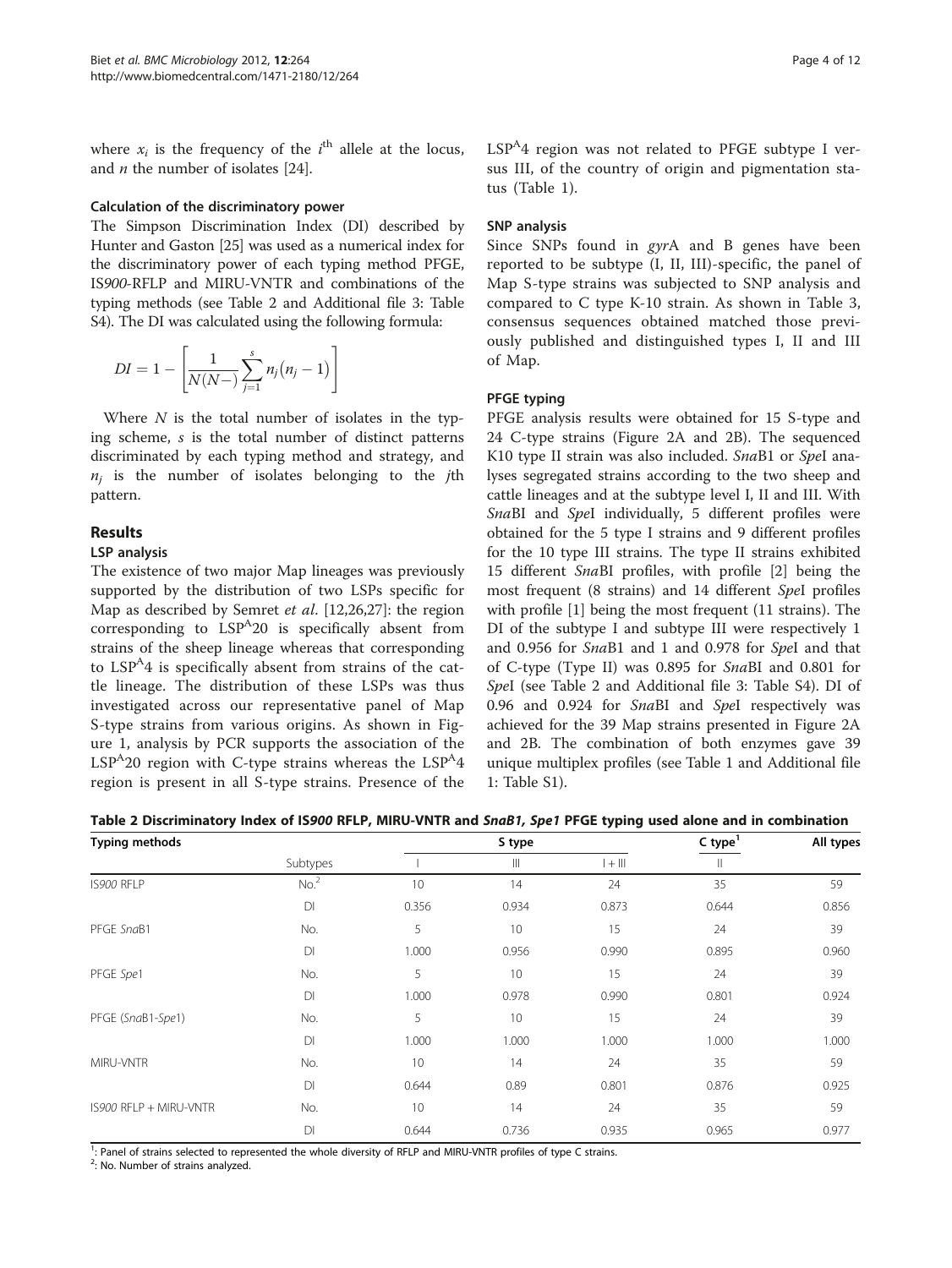<span id="page-4-0"></span>

investigated by PCR.

#### IS900-RFLP typing

IS900-RFLP typing clearly separated the strains into three groups that correlate with the PFGE subtypes I, II and III (Figure [3\)](#page-7-0). Ten strains of S-type, subtype I cluster into two groups of profiles S1  $(n = 2)$  and S2  $(n = 8)$ . The 14 strains of S-type, subtype III display more polymorphism with 9 profiles, including 6 new ones. Profiles previously described included I1 ( $n = 1$ ), I2 ( $n = 1$ ) and I10 (n = 2). The new profiles were called A (n = 3), B  $(n = 2)$ , C  $(n = 2)$ , D, E and F  $(n = 1$  each) (indicated in the Additional file [4](#page-10-0): Figure S1). The strains of C-type were well distinguished from S-type and were not highly polymorphic. In this panel of strains the most widely distributed profile R01 was found for 21 strains, then R09 ( $n = 2$ ) and R34 ( $n = 2$ ) and 10 profiles were identified in only one isolate, R04, R10, R11, R13, R20, R24, R27, R37, C18 and C20. With this Map panel of strains the discrimination index (DI) of RFLP was shown very variable depending on the type and the subtype of the strains. The DI of the subtype I was very low (0.356), for the subtype III high (0.934) and that of C-type (Type II) was low (0.644) (Table [2\)](#page-3-0). A DI of 0.856 was achieved for the 59 Map strains presented in Figure [3](#page-7-0).

#### MIRU-VNTR typing

The result of MIRU-VNTR typing of the S-type strains is shown in Table [1](#page-2-0). MIRU-VNTR data from 148 C-type (type II) strains previously described [\[11](#page-10-0)[,18,19\]](#page-11-0) were included in the analysis (see Additional file [1](#page-10-0): Table S1). MIRU-VNTR using the eight markers described previously [[11\]](#page-10-0) could differentiate between S- and C-type strains but not between the subtypes I and III. On this panel of strains, type III strains were the most polymorphic with a DI of 0.89 compared to 0.644 for type I strains and 0.876 for type II strains selected to represent the diversity of INMV profiles described. INMV profiles 21, 70 and 72 were shared by both type I and III strains. As described previously [\[11\]](#page-10-0) IS900 RFLP and MIRU-VNTR typing may be used in combination to gain higher resolution. This was verified also on this panel of strains including S-type. In total, the combination of the two methods distinguished 32 distinct patterns comprising 59 isolates. Therefore, using carefully on the same set of strains, a DI of 0.977 was achieved for this panel by using IS900 RFLP and MIRU-VNTR typing in combination compared to 0.856 for IS900 RFLP typing alone and 0.925 for MIRU-VNTR typing (Table [2](#page-3-0) and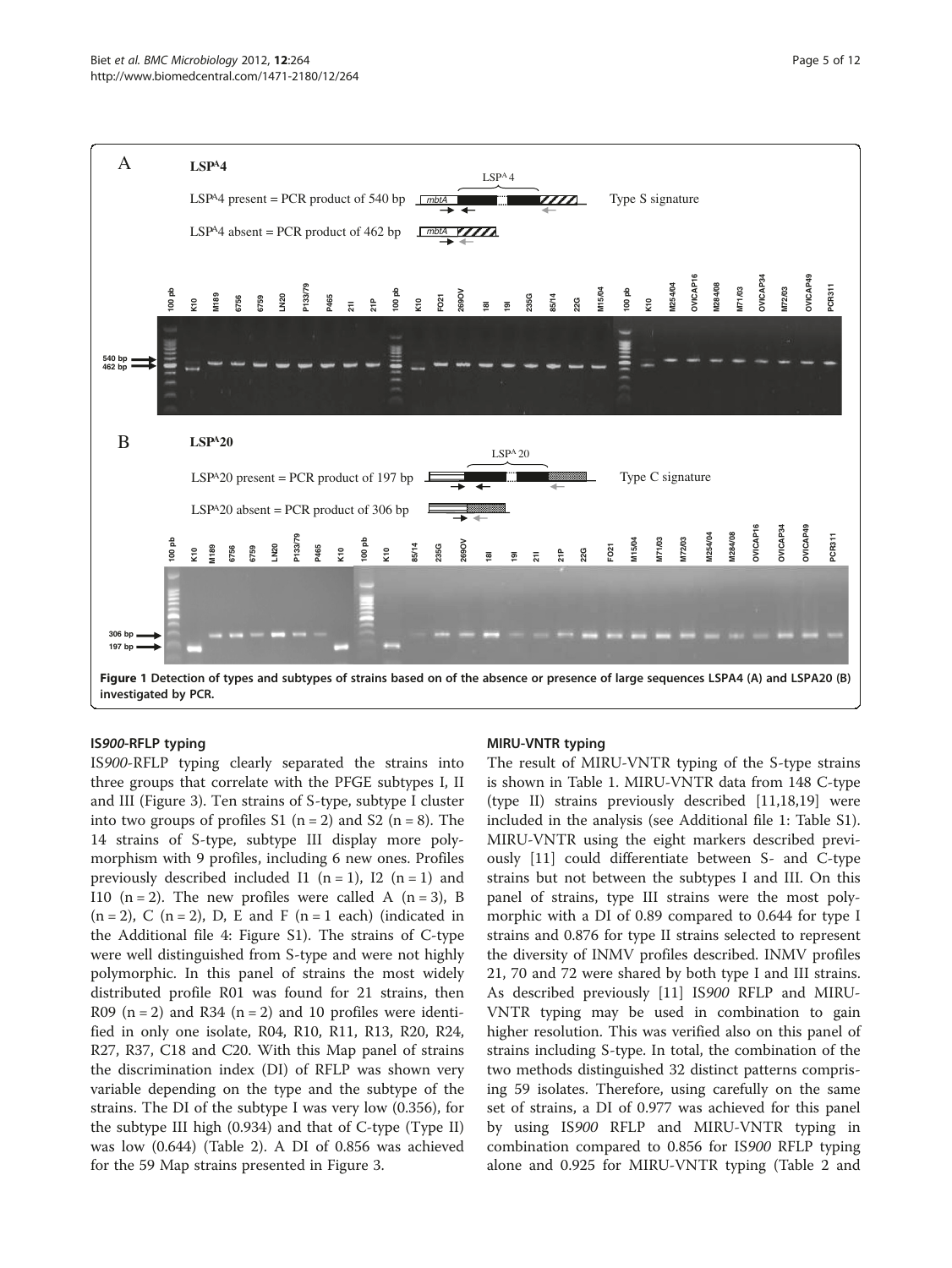| <b>Strains</b>      | <b>Type</b>  | <b>IS900</b>            |                     | gyrA                 | gyrB                 |                      |  |  |
|---------------------|--------------|-------------------------|---------------------|----------------------|----------------------|----------------------|--|--|
|                     |              | <b>RFLP</b><br>profiles | position 1822       | 1986                 | 1353                 | 1626                 |  |  |
| K10*<br>$\parallel$ |              | <b>R01</b>              | CCCGAGGAGCGGATCGCT- | ACTCGTGGGCGCGGTGTTGT | CCGGTCGACCGATCCGCGC- | CCAGCACATCTCGACGCTGT |  |  |
| 6756                |              | S1                      | . A -               | .                    |                      | .                    |  |  |
| 6759                |              | S1                      | . A -               | .                    |                      | .                    |  |  |
| P133/79             |              | S <sub>2</sub>          | . A -               | .                    |                      |                      |  |  |
| 21P                 |              | S <sub>2</sub>          | . A -               |                      |                      |                      |  |  |
| 235 G               |              | S <sub>2</sub>          | . A -               |                      |                      |                      |  |  |
| M189                |              | S <sub>2</sub>          | . A -               |                      |                      |                      |  |  |
| M15/04              |              | S <sub>2</sub>          | . A -               | .                    |                      |                      |  |  |
| M254/04             |              | S <sub>2</sub>          | . A. -              | .                    |                      |                      |  |  |
| M71/03              |              | S <sub>2</sub>          | . A -               |                      |                      |                      |  |  |
| M72/03              |              | S <sub>2</sub>          | . A -               |                      |                      |                      |  |  |
| 22 G                | Ш            | A                       | . A -               |                      |                      |                      |  |  |
| OVICAP16            | Ш            | A                       | . A -               |                      |                      |                      |  |  |
| OVICAP49            | Ш            | A                       | . A. -              |                      |                      | . T.                 |  |  |
| 211                 | Ш            | Β                       | . A -               |                      |                      |                      |  |  |
| <b>PCR311</b>       | Ш            | B                       | . A -               |                      |                      | . T.                 |  |  |
| 191                 | Ш            | C                       | . A -               |                      |                      |                      |  |  |
| 85/14               | Ш            | C                       | . A -               | . T.                 |                      | . T.                 |  |  |
| OVICAP34            | Ш            | D                       | . A -               |                      |                      |                      |  |  |
| 181                 | Ш            | E                       | . A -               |                      |                      | . T.                 |  |  |
| FO21                | Ш            | F.                      | . A -               |                      |                      |                      |  |  |
| <b>LN20</b>         | Ш            | 1                       | . A -               |                      |                      | . T.                 |  |  |
| 2690V               | Ш            | 110                     | . A -               |                      |                      | . T.                 |  |  |
| M284/08             | Ш            | 110                     | . A -               |                      |                      |                      |  |  |
| P465                | Ш            | 12                      | . A -               | . T.                 |                      |                      |  |  |
| Consensus           | $\mathbf{I}$ |                         | CCCGAGGAGAGGATCGCT- | ACTCGTGGGCGCGGTGTTGT | CCGGTCGACCGACCCGCGC- | CCAGCACATCTCGACGCTGT |  |  |
| Consensus           | Ш            |                         | CCCGAGGAGAGGATCGCT- | ACTCGTGGGTGCGGTGTTGT | CCGGTCGACCGACCCGCGC- | CCAGCACATTTCGACGCTGT |  |  |
| K10                 | $\mathbb{I}$ |                         | CCCGAGGAGCGGATCGCT- | ACTCGTGGGCGCGGTGTTGT | CCGGTCGACCGATCCGCGC- | CCAGCACATCTCGACGCTGT |  |  |

<span id="page-5-0"></span>Table 3 SNPs found in avrA and avrB genes for M. avium subsp. paratuberculosis strain K-10 and M. avium subsp. paratuberculosis types I and III

\*K10 sequenced strain type II used as sequence reference.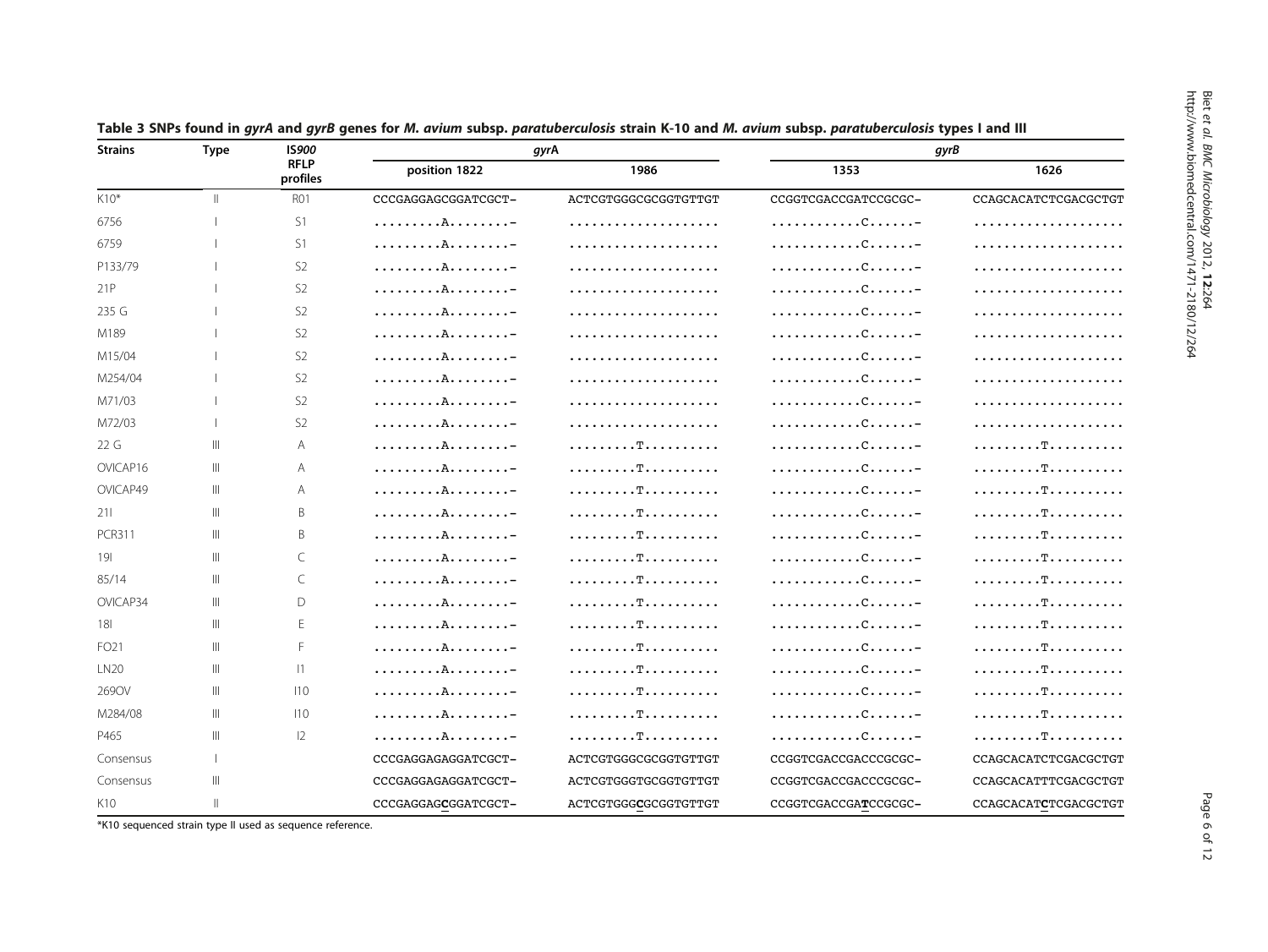<span id="page-6-0"></span>

| Figure 2 UPGMA Dendrogram showing the profiles of Map                 |
|-----------------------------------------------------------------------|
| strain obtained by PFGE using SnaB1 (A) or (B) Spe1. The              |
| numbering codes of the profiles obtained for each enzyme were         |
| assigned according to the nomenclature available at http://www.       |
| moredun.org.uk/PFGE-mycobacteria. The colored squares indicate        |
| the animal origin of strains: cattle (sky blue), sheep (orange), goat |
| (dark blue) and deer (purple).                                        |

Additional file [3:](#page-10-0) Table S4). Because MIRU-VNTR is applicable to all members of the MAC, we wanted to know how the INMV profiles segregated within the MAC. None of the INMV profiles identified in the S-type strains matched those of other MAC members. The results presented by the minimum spanning tree in Figure [4](#page-9-0), show that Map S-type strains are clearly separated from Map C-type strains, including 113 strains previously typed, and also from any strains belonging to the other subspecies hominissuis, avium or silvaticum. The allelic diversities of the various loci are shown in Additional file [5:](#page-10-0) Table S3. Five markers were monomorphic in Map S subtype III and 7 in Map S subtype I. In terms of the discriminatory hierarchy, locus 292 displayed the highest allelic diversity for both S- and C-type strains. This study shows that genotyping with MIRU-VNTR can distinguish MAC isolates to the species level and also distinguish with MAP subspecies to the strain type level.

# **Discussion**

In comparison to Map C-type strains, investigation of the epidemiology and genetics of S-type strains has been hampered due to difficulties in their isolation and their extremely slow growth-rate in laboratory culture [\[28,29](#page-11-0)]. Indeed, the isolation and maintenance of Map S-type strains continues to be a challenge for laboratories worldwide and relative to Map C-type strains a paltry number are available for study. Nowadays representative genome sequences are available for both C- and S-type subtype III Map strains [[30,31\]](#page-11-0). This has facilitated the identification of specific genetic elements that can be used to identify isolates and discriminate between types and, in some cases subtypes of strains [\[14,16,22,32-34](#page-11-0)]. In this study we assembled a panel of S-type strains from different geographic origins and host species and undertook extensive molecular typing to improve our knowledge on the genetic diversity of these strains and their phylogenetic relationship with respect to Map Ctype strains and other members of MAC. This is the largest panel of S-type strains investigated to date. Additionally, the study also permitted identification of the most efficient typing techniques for S-type strains. The results of the study coupled with previous results on genotypic and phenotypic characterization of Map strains concur with the division of this subspecies into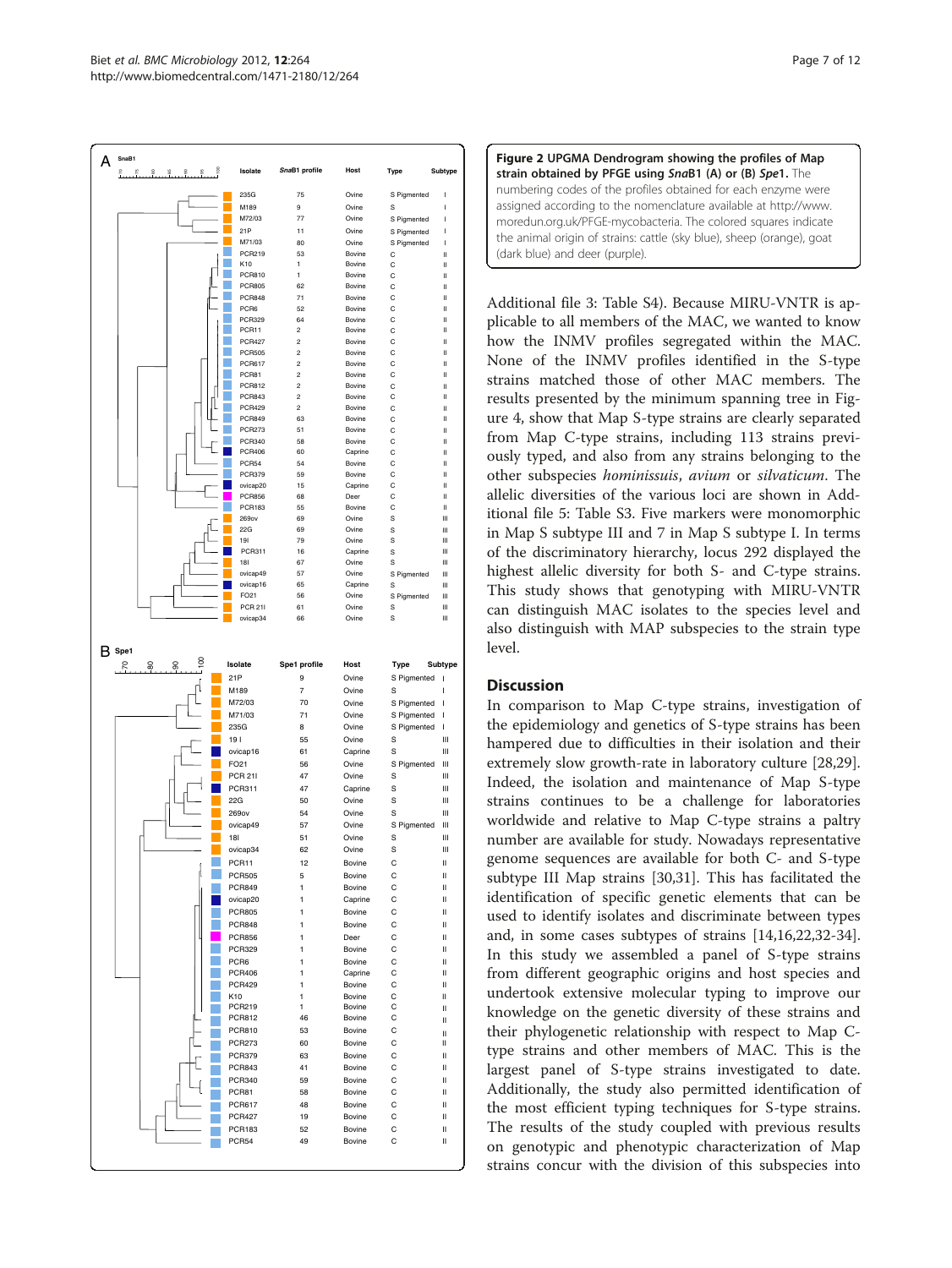<span id="page-7-0"></span>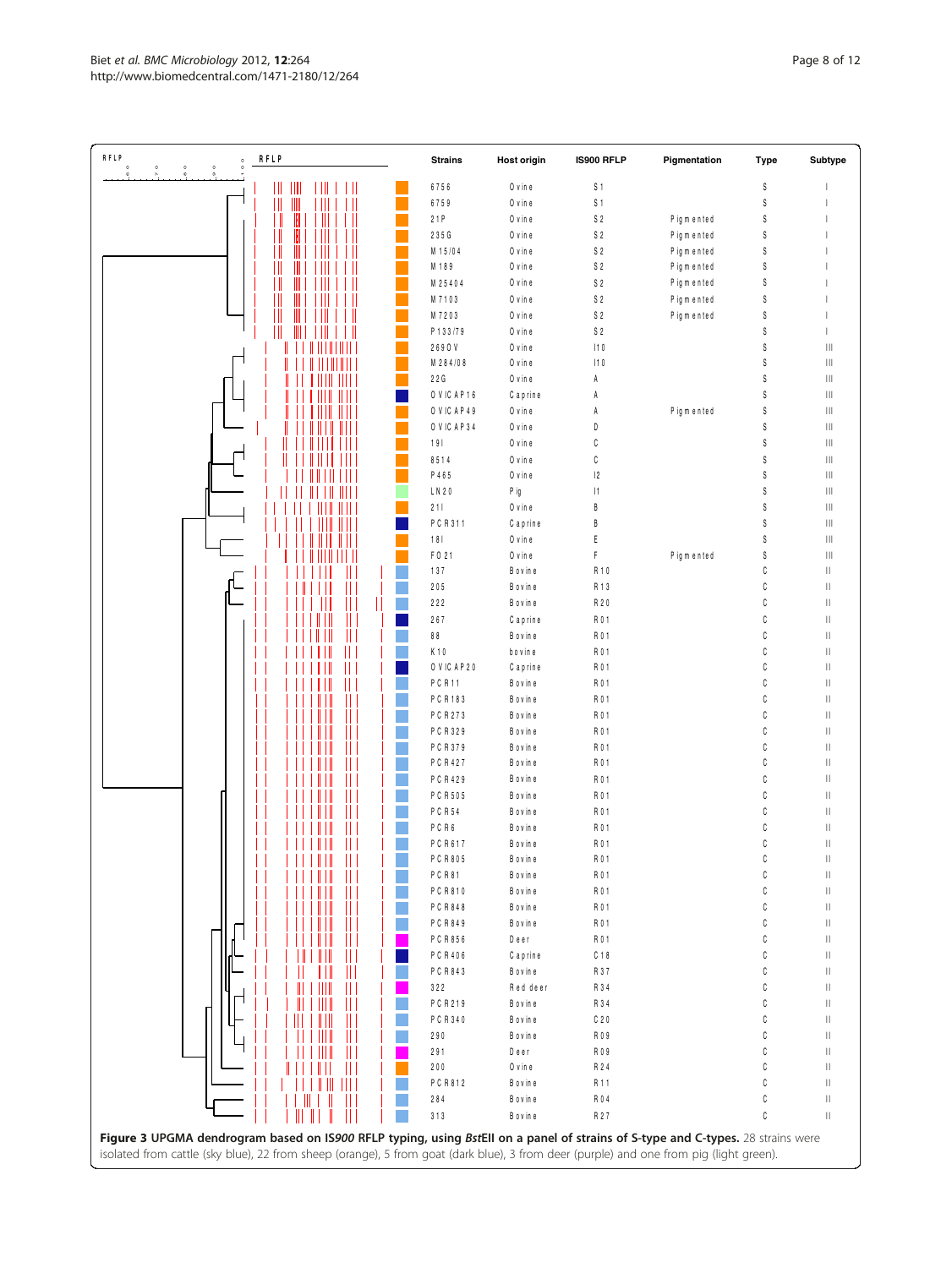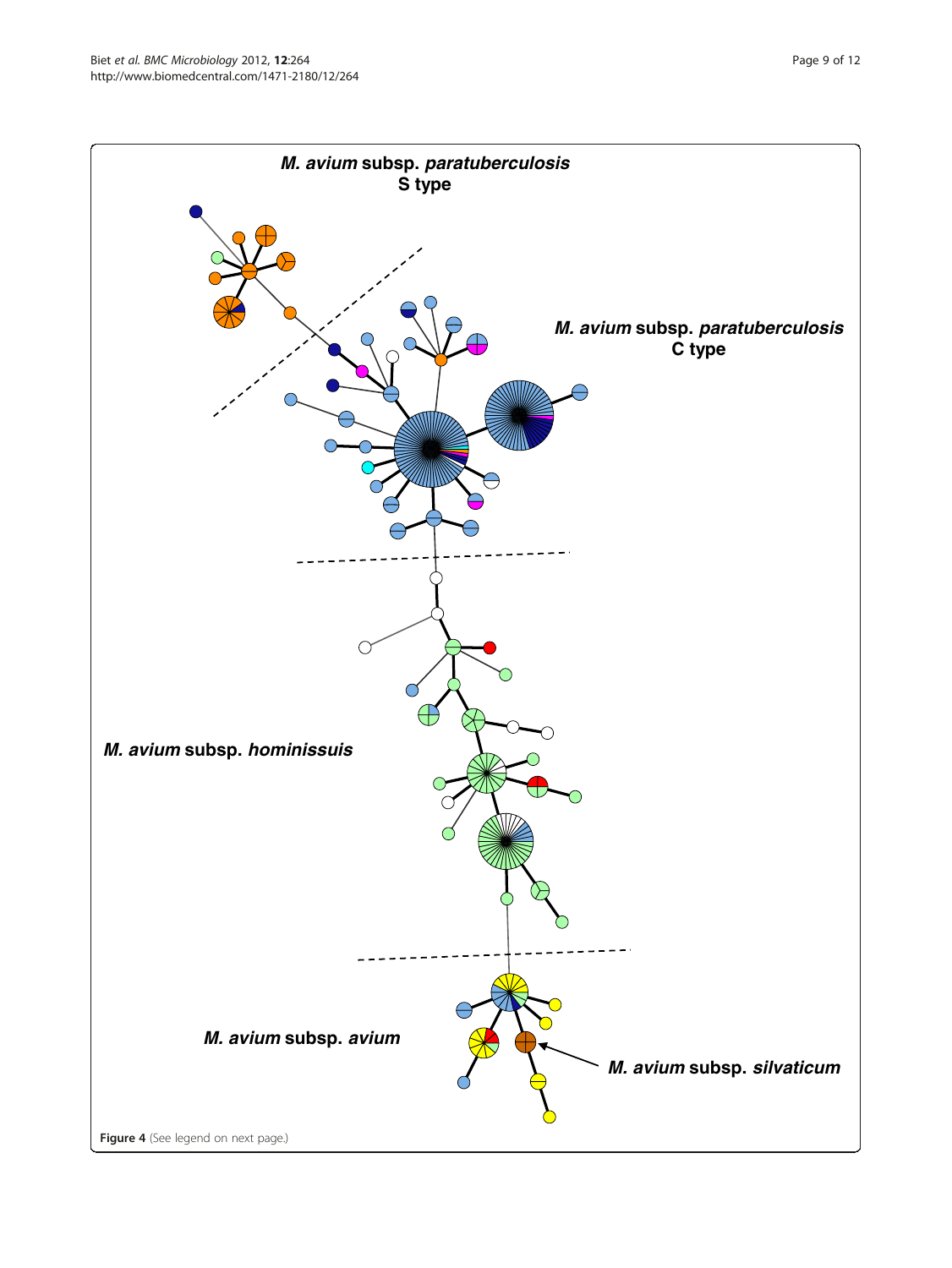#### <span id="page-9-0"></span>(See figure on previous page.)

Figure 4 Minimum spanning tree based on MIRU-VNTR genotypes among Mycobacterium avium subsp. paratuberculosis of types S and C, Mycobacterium avium subsp. avium, Mycobacterium avium subsp. hominissuis, and Mycobacterium avium subsp. silvaticum. 135 strains were isolated from cattle (sky blue), 23 strains from sheep (orange), 17 strains from goat (dark blue), 63 strains from pigs (light green), 17 strains from birds (yellow), 17 strains from humans (white), 6 strains from deer (purple), 5 strains from other sources (red), 4 strains from wood pigeons (brown), and 2 different vaccine strains (316 F from France and United Kingdom) (light blue). Each genotype is displayed as a pie chart, the size of which is proportional to the number of strains, with color-coded distribution of the strain origins. The number of loci differing between the genotypes is indicated by the style of the connecting lines: thick and short, 1 difference; intermediate, 2 differences; thin and long: 3 differences.

two major lineages comprising S-type and C-type strains. However, the results of IS900-RFLP, PFGE and SNP analysis of the gyr genes clearly divide Map strains into three subtypes, Type II or C strains, Type I and Type III strains. But from the data available on these strains, the two subtypes do not seem to be associated with a particular phenotype and may just reflect regional genetic differences. Type I was first proposed to describe a group of ovine pigmented Map strains with distinctive PFGE profiles [\[8](#page-10-0)]. However, as more ovine strains were typed by PFGE, it became apparent that there was another cluster of non-pigmented ovine Map strains that were designated Type III strains [\[7\]](#page-10-0). The pigmented phenotype consequently became associated with the Type I strains. However, in this study we included two pigmented strains originating from different geographic locations, which were typed as type III by SNP analysis of the gyr genes, IS900 RFLP and PFGE. The pigmentation phenotype is not therefore restricted to type I and there is no other obvious phenotype currently known to differentiate between types I and III. MIRU-VNTR, despite being highly discriminatory between strains did not separate the S-type strains into the two types I and III. There is therefore an argument for simplifying the current nomenclature for Map strain grouping [\[14](#page-11-0)]. Due to the historical nomenclature, to the absence of other comprehensive studies including all strain types and typing methods, to the inability of several techniques to distinguish between Type I and III and to the genetic and phenotypic similarities found between them in previous studies, we propose that S- and Ctype nomenclature could be used to denote the two major groups or lineages and the Type I and III used to distinguish subtypes within S-type strains as we have done in this paper. In agreement with previous studies both PFGE and IS900-RFLP revealed little heterogeneity between isolates of the S subtype I. By comparison, this study shows that strains of S subtype III are more polymorphic. Diverse genotypes clustered within S subtype III have been identified circulating in small regional areas in Spain or even in the same farm [\[34](#page-11-0)], making more evident the higher heterogeneity of these strains. Interestingly, as far as we know no evidence of S subtype I strains has been found in Spain, a country with a significant

sample of S-type strains in our panel and in previous works [[8](#page-10-0),[16\]](#page-11-0).

For molecular epidemiology (i.e. strain tracking), of the typing techniques used MIRU-VNTR would be the preferred technique for studying S-type strains. This technique gave a high discriminatory index with the eight loci employed in this study and could segregate the different members of MAC and the Map S- and C-type strains, although it has limitations in that it cannot differentiate between the subtypes I and III. For detecting genetic variability between S-type strains the number of loci used could be reduced to 3 (292, X3 and 25). The greatest genetic variation occurred at locus 292 with Stype strains typically having a much higher number of repeats than C-type strains (up to 11 were detected in this study). No more than 4 repeats at locus 292 were detected in C-type strains. The locus 292 locus is flanked by loci MAP2920c and MAP2921c referenced as acetyltransferase and quinone oxidoreductase, respectively. There has been only one other report of MIRU-VNTR typing of S-type strains [[22\]](#page-11-0). In the latter study MIRU-VNTR loci 3 and 7 were thought to be of special importance for identifying subtype III strains but only two subtype III strains were typed. In our study all 14 subtype III and 10 subtype I strains had the same, onerepeat unit alleles at each of these two loci, as found in the two strains typed previously [\[22](#page-11-0)]. Although uncommon, a few C-type strains in this study were also found with a single copy at these loci so this is even not unique to S-type strains. All Mah, Maa and Mas strains tested in this study also had one repeat unit at locus 3 and all Maa and 61% of Mah strains had a single copy at locus 7. The discriminatory power of MIRU-VNTR to differentiate between the subtypes I and III could be improved by identifying additional loci. Although MIRU-VNTR cannot distinguish between the subtypes I and III, currently it is the only PCR-based typing technique to reveal significant genetic diversity between S-type strains useful for epidemiological investigations. The technique requires only a small amount of DNA and can therefore be carried out on single colonies as well as cell pellets from liquid culture systems. LSP analysis rapidly differentiates the Stype from C-type strains by the absence of  $LSP^420$  and presence of LSP<sup>A</sup>4 but provides no information regarding genetic diversity within S-type strains. SNP analysis of the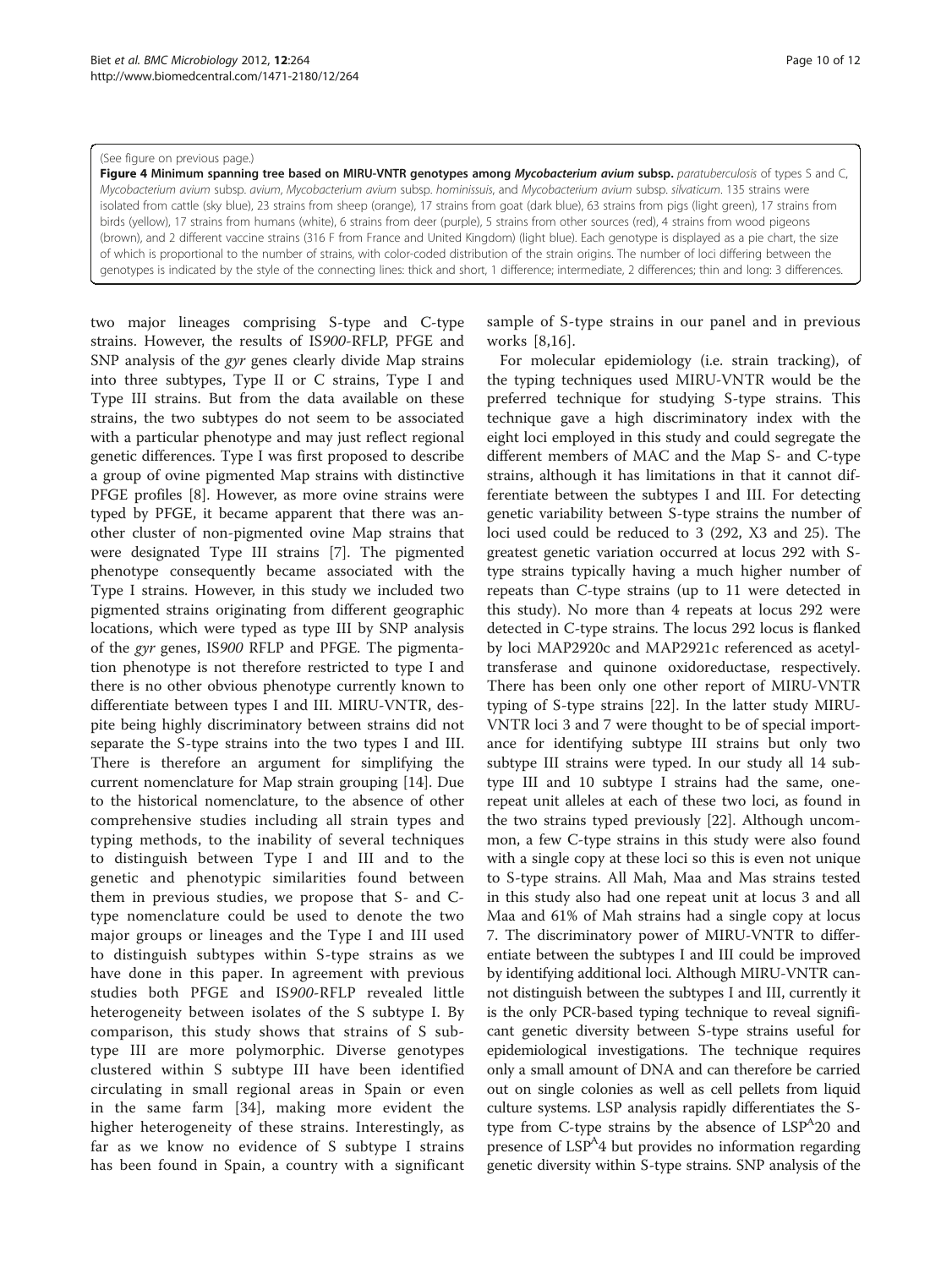<span id="page-10-0"></span>gyr genes is more complex requiring sequencing of the PCR product to differentiate between S- and C-types and between subtypes I and III [\[13](#page-11-0)]. However, the S subtype information would be of limited value for epidemiological studies and tracing the source of infection. Furthermore, as we become better at isolating S-type strains and type more strains it is likely that further S subtypes will become apparent. PFGE and IS900-RFLP both give good discrimination between the Map strain types and subtypes but require larger amounts of high quality DNA, which necessitates in vitro growth of the strains and therefore is not ideal for S-type strains.

# Conclusions

This is the largest panel of S-type strains investigated to date. The S-type strains can be further divided into two types, I and III, by some (IS900-RFLP, PFGE and SNP analysis of the gyr genes) but not all (not by MIRU-VNTR typing) of the typing techniques. Pigmentation is not exclusively associated with S subtype I strains. Therefore, a simplified nomenclature is proposed designating types I and III as subtypes of S-type strains. The epidemiological and phylogenetic significance of S type subdivision into I and III subtypes needs, however, to be further clarified. Molecular typing using IS900-RFLP, PFGE and MIRU-VNTR demonstrates that S-type strains are genetically diverse, subtype III being the most heterogeneous group. Due to the scarcity of Stype strains in culture, typing techniques have been largely optimized using C-type strains. Further genomic sequencing of S-type strains should reveal variable genetic loci unique to S-type strains that could be exploited to further improve discrimination of S-type strains. Genome sequence data of isolates belonging to subtypes I and III should ultimately clarify the phylogeny and provide a framework to classify different phenotypic, pathogenic and epidemiological characteristics of Map strains.

# Additional files

[Additional file 1:](http://www.biomedcentral.com/content/supplementary/1471-2180-12-264-S1.xls) Table S1. Description of the strains used in this study indicating their origins and details of their genotypes and phenotypes data.

[Additional file 2:](http://www.biomedcentral.com/content/supplementary/1471-2180-12-264-S2.xls) Table S2. The table shows the primers sequences used in this study.

[Additional file 3:](http://www.biomedcentral.com/content/supplementary/1471-2180-12-264-S3.xls) Table S4. The table details the calculation of the Discriminatory Index for each typing methods including IS900 RFLP, MIRU-VNTR and PFGE (SnaB1, Spe1) used alone and in combination. The table details the calculation of the allelic diversity (h) at a locus MIRU-VNTR using Nei's index.

[Additional file 4:](http://www.biomedcentral.com/content/supplementary/1471-2180-12-264-S4.ppt) Figure S1. The figure shows the new IS900 RFLP profiles obtained from analysis with strains S of subtype III.

[Additional file 5:](http://www.biomedcentral.com/content/supplementary/1471-2180-12-264-S5.docx) Table S3. The table describes the MIRU-VNTR allelic distribution among the strains of Map of type S and C and other Mac members.

#### Competing interests

The authors have no competing interests.

#### Authors' contributions

FB, IS and KS conceived of the study, participated in its design and coordination, collated and analysed the data and drafted the manuscript. TC, LL, JG, IH, JM and VT participated in the laboratory and field work. RJ, TC, LL, PS participated in analysing the data. All authors read, criticized and approved the final manuscript.

#### Acknowledgements

FB, TC, LL and VT were supported by the Institut National de la Recherche Agronomique. KS, IH and JM were funded by the Scottish Government Rural and Environment Science and Analytical Services Division. The work of IS, JG and RJ was supported by the Departamento de Medio Ambiente, Planificación Territorial, Agricultura y Pesca del Gobierno Vasco.

#### Author details

<sup>1</sup>INRA, UMR1282, Infectiologie Santé Publique (ISP-311), Nouzilly F-37380 France. <sup>2</sup>Neiker-tecnalia, Dpto. de Producción y Sanidad Animal, Berreaga 1, Derio, Bizkaia 48160, Spain. <sup>3</sup>Moredun Research Institute, Pentlands Science Park, Bush Loan, Penicuik, Scotland EH26 0PZ, UK. <sup>4</sup>INSERM, Lille U1019 France. <sup>5</sup>CNRS UMR, Lille 8204, France. <sup>6</sup>Institut Pasteur de Lille, Center for Infection and Immunity of Lille, Lille, France. <sup>7</sup>Univ Lille Nord de France, Lille, France. <sup>8</sup>AgResearch, Wallaceville, Upper HuttP.O. Box 40063New Zealand.<br><sup>9</sup>McGill University, Montroal, Queboc H3G 1A4, Capada. <sup>9</sup>McGill University, Montreal, Quebec H3G 1A4, Canada.

#### Received: 29 June 2012 Accepted: 5 November 2012 Published: 19 November 2012

#### References

- 1. Alexander DC, Turenne CY, Behr MA: Insertion and deletion events that define the pathogen mycobacterium avium subsp. Paratuberculosis. J Bacteriol 2009, 19(3):1018–1025.
- 2. Collins DM, Gabric DM, de Lisle GW: Identification of two groups of mycobacterium paratuberculosis strains by restriction endonuclease analysis and DNA hybridization. J Clin Microbiol 1990, 28(7):1591-1596.
- De Lisle GW, Collins DM, Huchzermeyer HF: Characterization of ovine strains of mycobacterium paratuberculosis by restriction endonuclease analysis and DNA hybridization. Onderstepoort J Vet Res 1992, 59(2):163–165.
- 4. Janagama HK, Kumar S, Bannantine JP, Kugadas A, Jagtap P, Higgins L, Witthuhn B, Sreevatsan S: Iron-sparing response of mycobacterium avium subsp. Paratuberculosis is strain dependent. BMC Microbiol 2010, 10(1):268.
- 5. Janagama HK, Jeong K, Kapur V, Coussens P, Sreevatsan S: Cytokine responses of bovine macrophages to diverse clinical mycobacterium avium subspecies paratuberculosis strains. BMC Microbiol 2006, 6:10.
- 6. Motiwala AS, Janagama HK, Paustian ML, Zhu X, Bannantine JP, Kapur V, Sreevatsan S: Comparative transcriptional analysis of human macrophages exposed to animal and human isolates of mycobacterium avium subspecies paratuberculosis with diverse genotypes. Infect Immun 2006, 74(11):6046–6056.
- 7. de Juan L, Alvarez J, Aranaz A, Rodriguez A, Romero B, Bezos J, Mateos A, Dominguez L: Molecular epidemiology of types I/III strains of mycobacterium avium subspecies paratuberculosis isolated from goats and cattle. Vet Microbiol 2006, 115(1–3):102–110.
- 8. Stevenson K, Hughes VM, de Juan L, Inglis NF, Wright F, Sharp JM: Molecular characterization of pigmented and nonpigmented isolates of mycobacterium avium subsp. Paratuberculosis. J Clin Microbiol 2002, 40(5):1798–1804.
- 9. Supply P, Magdalena J, Himpens S, Locht C: Identification of novel intergenic repetitive units in a mycobacterial two-component system operon. Mol Microbiol 1997, 26:991–1003.
- 10. Supply P, Mazars E, Lesjean S, Vincent V, Gicquel B, Locht C: Variable human minisatellite-like regions in the mycobacterium tuberculosis genome. Mol Microbiol 2000, 36(3):762–771.
- 11. Thibault VC, Grayon M, Boschiroli ML, Hubbans C, Overduin P, Stevenson K, Gutierrez MC, Supply P, Biet F: New variable number tandem repeat markers for typing M. avium subsp. paratuberculosis and M. avium